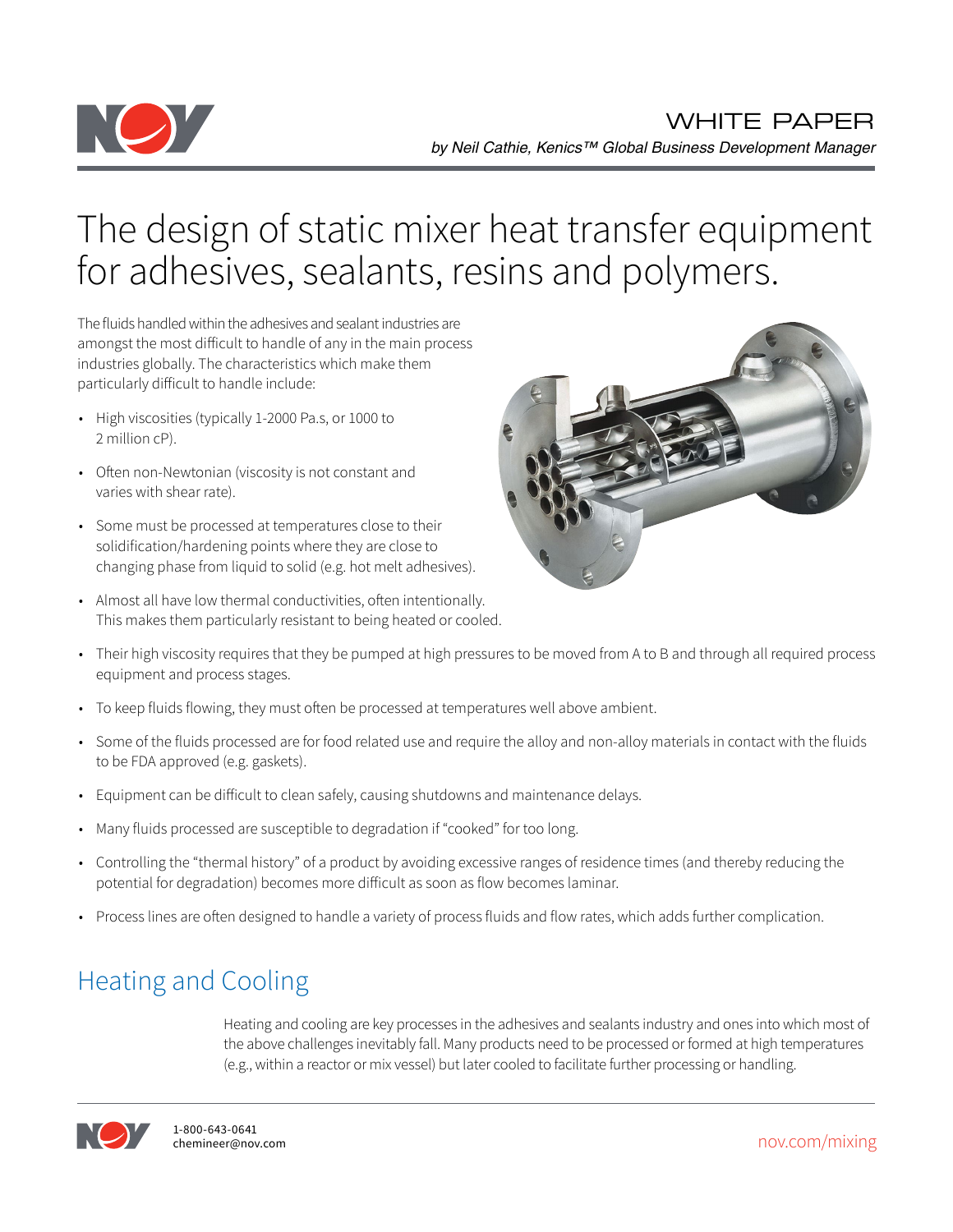#### **Heating may be required to:**

- Enable solvents to be flashed off and recovered (devolatilization)
- Reduce product viscosity to reduce energy losses through screens, filters and other equipment
- Reduce viscosity to optimize belt cooler or underwater pelletizer operation
- Heat reactor contents during a pump around to shorten heat up and overall batch processing time

#### **Cooling may be required to:**

- Reduce product temperature to enable safe packaging to occur
- Reduce temperature and increase viscosity after reactor to optimize belt cooler or underwater pelletizer operation
- Reduce temperature before product extrusion

In the adhesives and sealants industries, the most common source of indirect heat is thermal oil. This is provided from a stand-alone package or central boiler system if thermal oil is used on other parts of the plant. The thermal oil is heated using gas or electrical heaters.

*Static mixer elements prevent any possibility of process products shortcutting the heat transfer surfaces.*

Typical coolants are thermal oil (with its temperature set

below the target cooled product temperature) and tempered water. Cold water is rarely used because many products used in this industry have solidification temperatures higher than typical mains or cooling tower water temperatures. Additionally there is danger of water being vaporized into steam if its flow is insufficient to prevent its temperature rising to above its flash point at operating pressures (100 degrees C or 212 degrees F at atmospheric pressure).

In cooling applications the thermal oil returns from the heat transfer device hotter than when it was fed to it. At some point, it will be necessary to cool the oil. A plate and frame heat exchanger is connected to the hot oil feed tank using water as a coolant. It is important to note that this device will need to remove the same amount of heat from the oil as is being removed from the product.



nov.com/mixing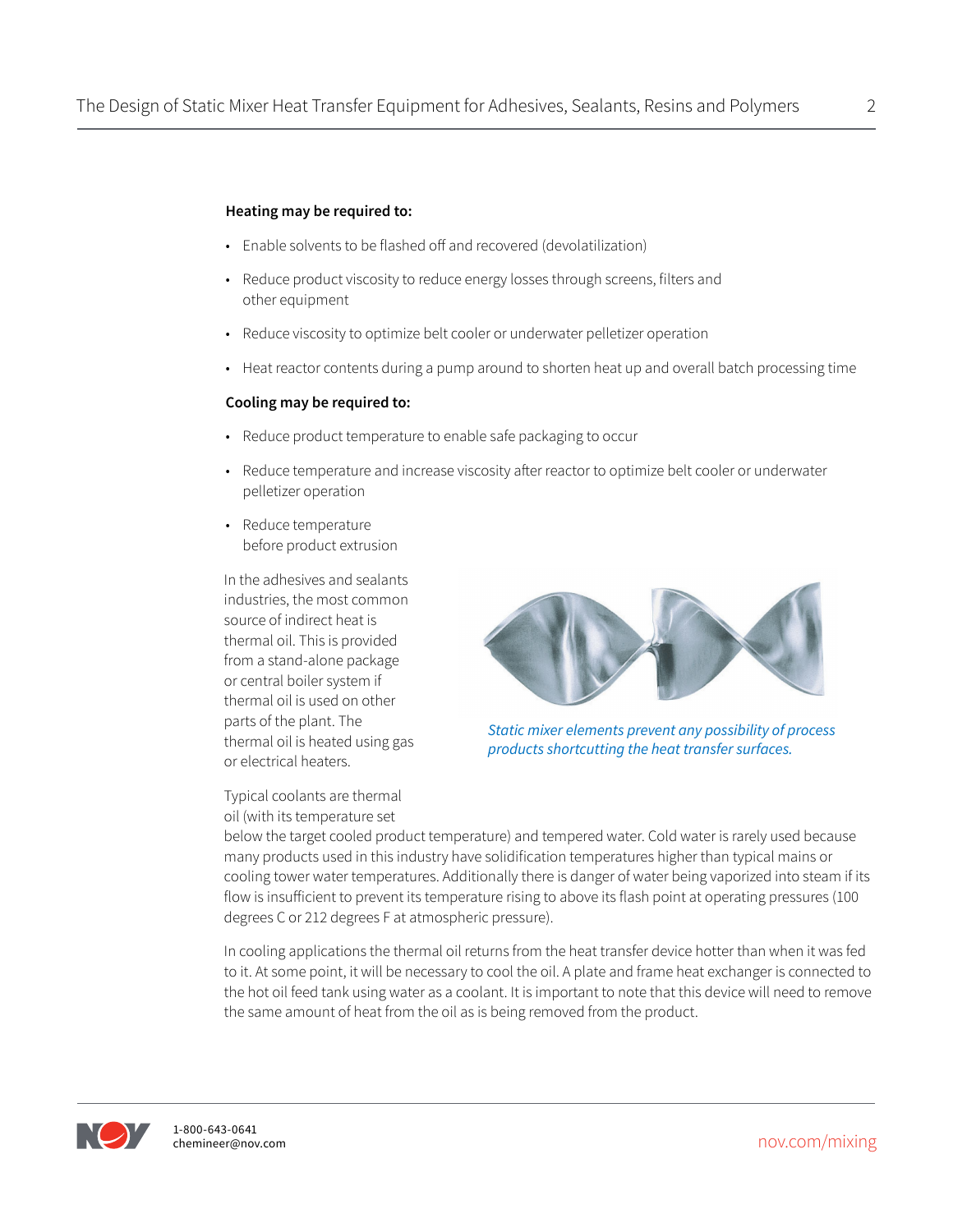### Theory

To be able to make decisions about how to solve heating or cooling problems, it is necessary to understand the basic theory of indirect conductive and convective heat transfer and how it relates to the design of indirect heat transfer equipment.

The first key equation, which identifies the magnitude of the heating or cooling challenge is:

#### **Q = m\*Cp\*ΔT** (Equation 1)

Where  $Q$  = heat addition or removal required (W, Btu/hr)

m = mass flow of process fluid (kg/sec, lbs/hr)

Cp = specific heat of process fluid being heated or cooled (J/kg K, Btu/lb ºF)

 $\Delta T$  = required temperature increase or decrease of the process fluid (K or  $\circ$ F)

The second key equation, which relates the magnitude of the heating or cooling challenge to the heat transfer device you plan to use and to the heat transfer fluid is:

#### **Q = U\*A\*ΔTLM** (Equation 2)

Where  $Q$  = heat addition or removal required (W, Btu/hr) – from equation 1

U = heat transfer device global coefficient of heat transfer (W/m2 K, Btu/hr ft2  $\circ$ F). This is a key factor because it defines the ability of a certain heat transfer device to transfer a certain number of Watts or BTU's per m2 or ft2 of heat transfer surface area per degree Kelvin or Fahrenheit temperature differential.

 $A =$  surface area available for heat transfer (m2,ft2)

ΔTLM = log mean temperature difference between the process fluid and the heating or cooling fluid (the "driving force"), K or ºF.

The Q in equation 2 is the same Q as in equation 1. Armed with the value of Q determined from equation 1 and the temperature of the available heat transfer medium (e.g., oil, water, steam), which allows calculation of ΔTLM, it is then a question of rearranging the equation 2…

#### **Q/ΔTLM = U\*A**

It is then necessary to determine which heat transfer device (U) and with which surface area for heat for heat transfer (A) will solve the problem. This process does require purpose-designed software that has the ability to handle multiple variables and to allow rapid optimization.

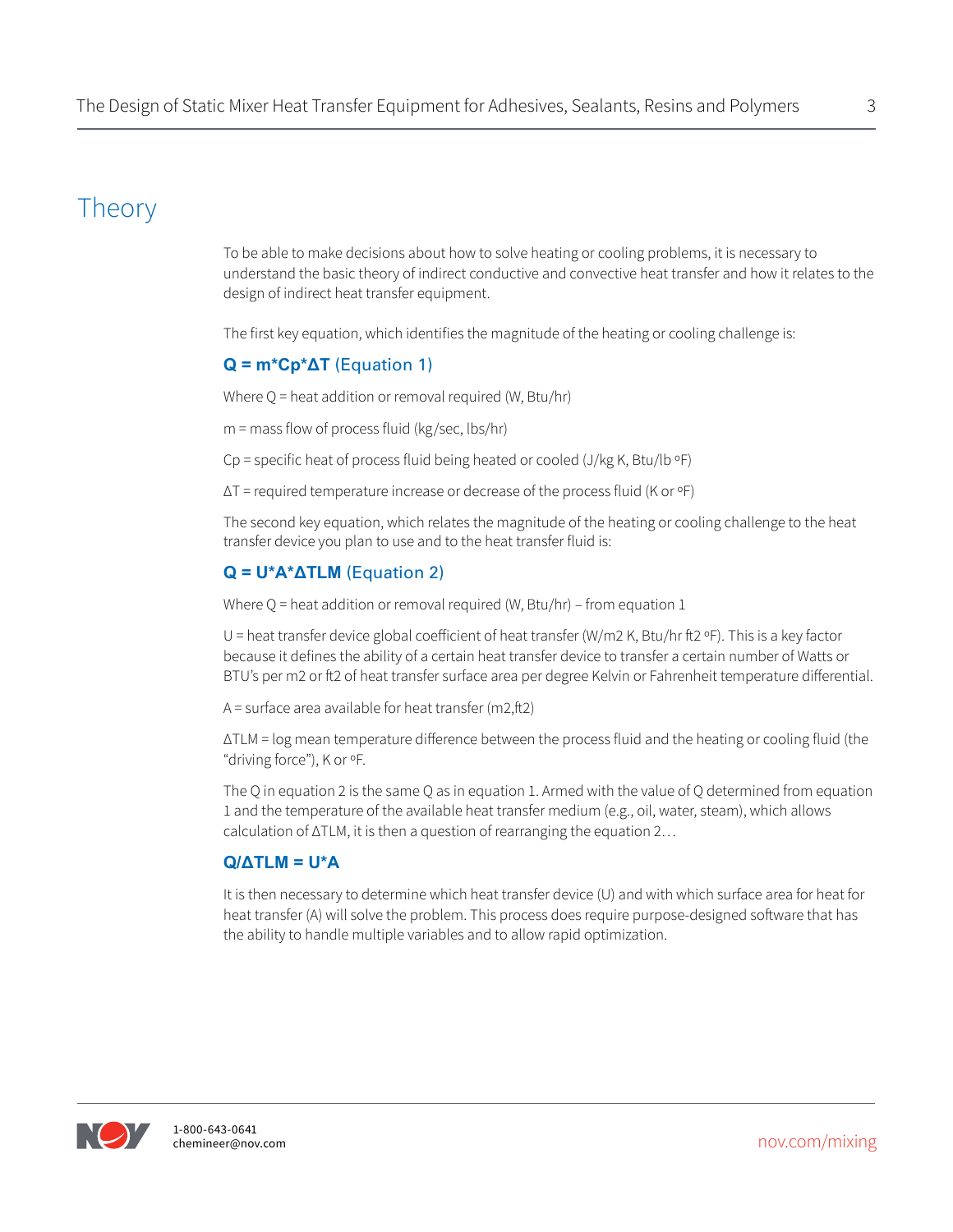### In Practice

The general objective now is to maximize the heat transfer device U and therefore minimize heat transfer A. This will lead to the smallest physical heat transfer device and the lowest cost.

One of the most common devices used in heating and cooling applications in the adhesives, sealants, polymer and resins industries is the Kenics™ heat exchanger. This device is a modified shell and tube heat exchanger adapted specifically to the needs of the adhesives and sealants industries. Inlet and outlet heads can be designed to minimize inventory and dead areas, to be jacketed to prevent cold spots and local hardening of process fluids, to provide smooth transitions to customers piping and to be fitted with tapping for thermocouples or pressure transducers.

Each tube is filled with Kenics static mixer elements to prevent any possibility of process products shortcutting the heat transfer surfaces and to disrupt typical empty tube flow patterns. The continuous radial mixing of the process

fluids passing down each tube ensures higher convection of heat to/from the heat transfer surfaces compared to an empty tube design, avoids extreme thermal gradients and thus avoids burning/ freezing (see Figure 1).

Mixing elements can be brazed into the tubes over their entire length to provide further enhanced heat transfer via an internal fin effect. This technique also



has the benefit of creating a strong structure able to take extremely high compressive loads in high viscosity applications. Maldistribution of flow across different static mixer tubes can be avoided by careful balancing of process side pressure drop against local pressures and also by careful design of inlet/outlet heads. The overall effect of the addition of static mixer elements to the tubes (in addition of the general design optimization processes described below) is to reduce surface area and internal volume by 2–10 times compared to empty tube designs, to reduce average residence time (hold up) by the same amount, reduce burning/freezing, avoid bypassing, improve product thermal homogeneity and minimizing maldistribution.

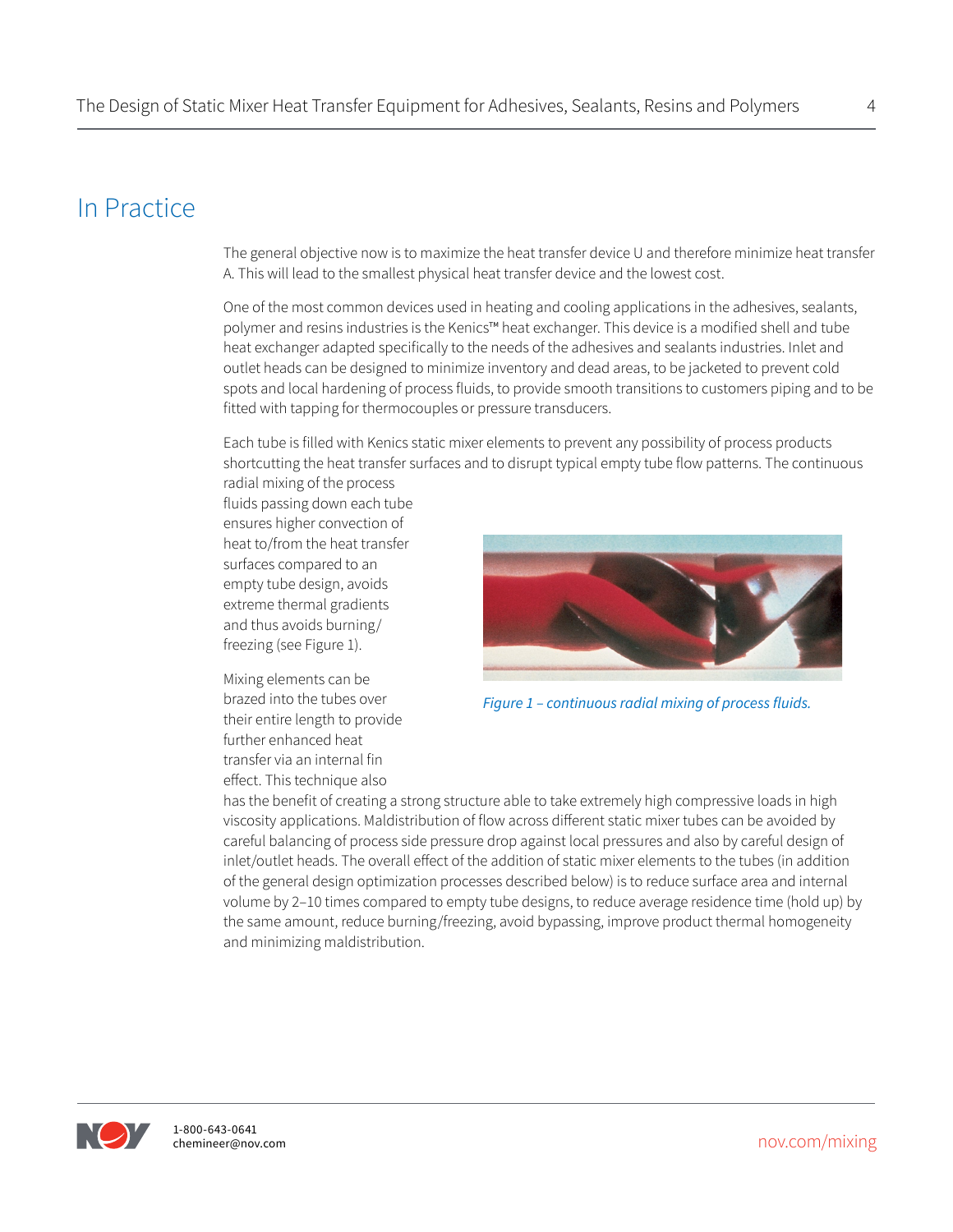### Optimizing the Design

Putting aside the physical properties of the process fluid, which will be the same for all heat transfer devices, the heat transfer device global coefficient of heat transfer (U), which we are aiming to maximize, is predominantly limited by four factors, in decreasing order of importance:

- 1. Rate of convection of heat from the hot (or to the cold) surface to the bulk process fluid.
- 2. Rate of convection of heat from the hot heat transfer fluid to the separating surface (or from the separating surface to the cold heat transfer fluid).
- 3. Degree of fouling of the process or thermal fluid side heat transfer surfaces.
- 4. Rate of conduction of heat from the bulk hot thermal fluid side through to the cold process fluid side (or vice versa in the case of cooling) through the separating surface.

A quantification of the relative importance of these controlling factors in a typical Kenics heat exchanger design is given in Table 1.

#### Table 1

Typical relative importance of the limiting (controlling) parts of the global heat transfer coefficient (U), in a well designed static mixer heat exchanger

| <b>Factor</b>                                              | % of Total |
|------------------------------------------------------------|------------|
| Convection-heat transfer surface to bulk fluid             | 77.5%      |
| Convection-coolant/heating medium to heat transfer surface | 10%        |
| Fouling                                                    | 10%        |
| Conduction-through the heat transfer surface               | 2.5%       |
| All                                                        | 100%       |

In practice, fouling can be kept small as long as heat transfer fluids are filtered and changed according to manufacturer's recommendations, the heat exchanger is designed to maximize turbulence through correct choice of heat transfer fluid flow rate, baffle design and positioning and as long as the process fluid is not allowed to accumulate for long on any heat transfer surfaces where it could be degraded and carbonize.



nov.com/mixing